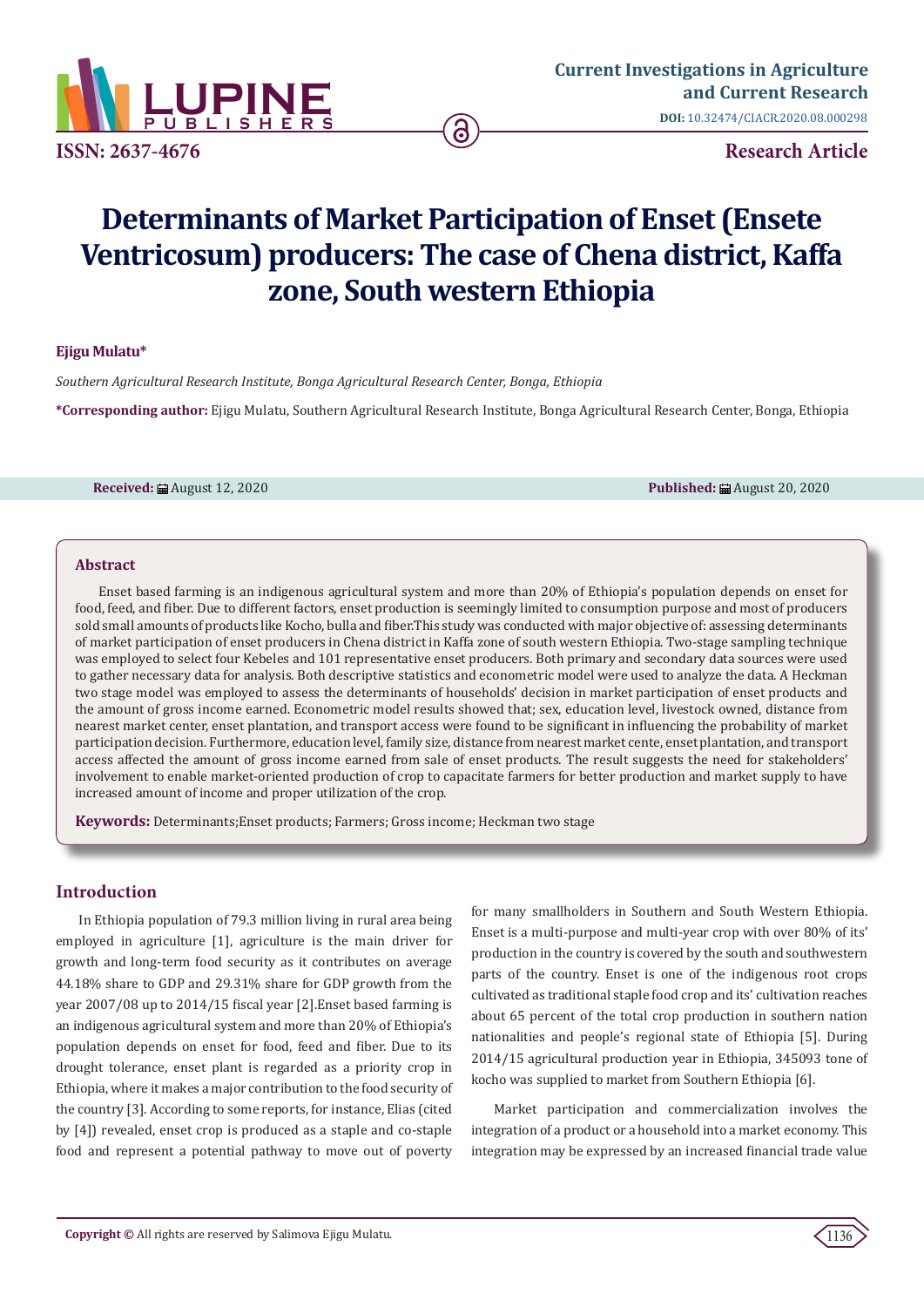or by the proportion of the sale to the total income. The success of product commercialization can be determined by factors external to small-scale farmers, including infrastructure, level of urbanization, technological change, and demand for the product as well as farm-level factors including size of landholding, extent of land use diversification, level of input use, and intensity of management. Thus, the commercialization of a product can be stimulated or deterred by factors ranging from household characteristics to broader institutional and policy environments [7].The main problem in Enset producer household is the inability to produce at a commercial scale and the loss of its product during processing, the improper storage of the final produce before consumption. In addition, enset production is highly affected by diseases, insect pests and vertebrates, the use of backward and inefficient traditional methods and equipment in production, processing and marketing activities, and low attention from existing extension component on protection and promotion of the crop[3],[8].

Moreover, it is clear observation that enset processing with traditional processing material is not easy task for women where there is no improved technology.Due to this conditions, enset production is seemingly limited to consumption purpose and most of farmers sold small amounts of products like Kocho, bulla and fiber[9]. Traditional or subsistent way of production, lack of improved harvesting, processing and value addition technology and expansion of other crop production let farmers to have little experience of money making from enset production. According to [10], different socioeconomic variables such as age of the household head, distance between the farmers' residence and the products market, livestock ownership, family size and area covered by enset were found to be important variables affecting kocho and bulla market participation by enset farmer households.

Chena district is one of potential enset producing areas in Kaffa zone as its' farming system is characterized by crop-livestock mixed farming with the two dominant perennial crops, Enset and coffee are grown in a friendly association with other crops [11]. Market imperfections in the are also challenged sustained enset farming and the conservation practices of the enset production. This was revealed through the existence of thin markets with few buyers and farmers with poor access to market information [12]. Despite the facts that enset remained staple crop in the area, little research and development attention have been given so far. As such potential of enset for food security and income generation, it has not been fully exploited by smallholder farmers [13]. It is required that farmers should produce not only for home consumption but also should have increased production and market supply with fair price for their product. Despite the importance of the enset crop to farm households, there was no study conducted in the district regarding market participation of enset producers. Thus, this study was needed to assess determinants of market participation of enset producers in Chena district of south western Ethiopia.

#### **Specific objectives**

To assess trend of enset production and its contribution to farm households' income

b. To identify factors influencing market participation and amount of income earned from sale of enset products

# **Research Methodology**

# **Description of the study area**

The study was conducted in chena district in kaffa zone of south western Ethiopia. The district is found at 510 and 785 km far from Addis Ababa and Hawassa, respectively. The district is located at 07º18'48''N Latitude and 036º16'25'' E Longitude and at altitude of 2020 m.a.s.l. It is bordered on the south by the Bench Majji zone, on the northeast by Gimbo, by Bita on the west, by Gewata on the north and on the east by Decha districts in Kaffa zone [14]. The district agro ecology is 15% high land, 80% midland and 5% lowland. The district has a minimum temperature of 16°C and maximum temperature of 28°C with the annual mean rain fall of 1800mm. The total area coverage of the district reaches 901.92 km2 (Nuru, cited by [15]). The farming system of the district is characterized by crop-livestock mixed farming with the two dominant perennial crops enset and coffee are grown in a friendly association with other crops. Agriculture forms the major lifeline in the district as major crops grown include coffee, barley, enset, maize, sorghum, teff, faba bean, wheat, common bean and potato [11].

#### **Sampling techniques and sample size determination**

To select sample respondents, two-stage sampling was employed. In the first stage, four Kebeles from enset producing kebeles were selected purposively based on their potentials and accessibility in the condition that they represent the district. In the second stage, by taking the list of enset producing farmers from each selected Kebeles as a sample frame, 101 enset producers were randomly selected in probability proportion to size of each Kebele's population.

# **Data sources and methods of collection**

In this study, both primary and secondary data sources were used to gather necessary data regarding the demographic and socio-economic profile of enset producers and situations of enset production and marketing. Structured questionnaire was used to generate the primary data from the selected sample producers. The primary data was collected from the selected sample respondents. In addition, focus group discussions (FGDs) and key informants' interview also used to gather necessary information to supplement data collected from selected respondents. Furthermore, secondary data was obtained from published and unpublished documents of different organizations including district office of agriculture and rural development, Non-Governmental Organizations (NGOs), Central Statistical Authority (CSA), and the like.

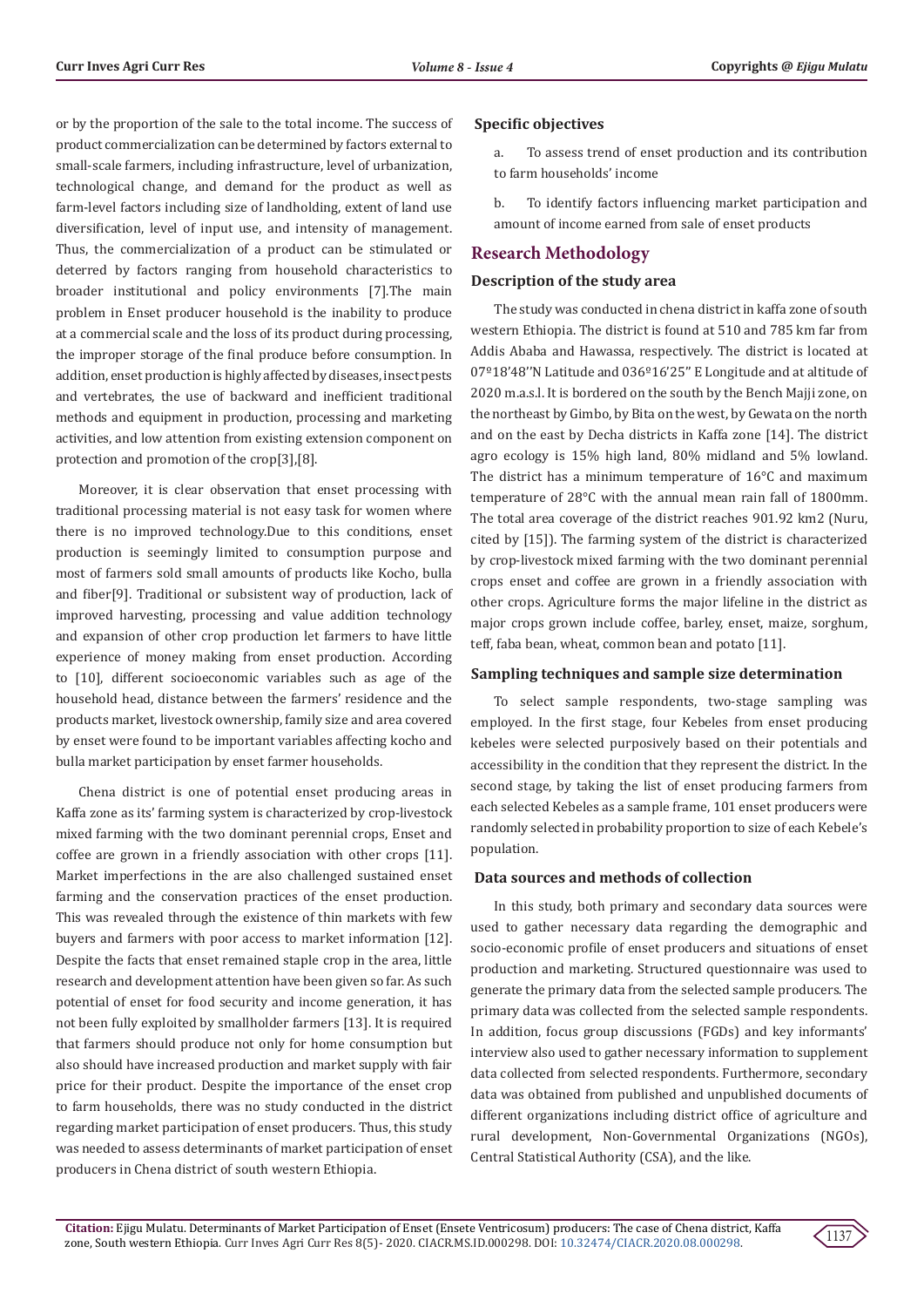#### **Data analysis**

The sample respondents' demographic and socio-economic conditions as well as enset production and marketing situations was analyzed using descriptive statistics like mean, standard deviations, frequency and percentage. Furthermore, the potential variables that are hypothesized to influence the farmers' market participation in sale of enset products were tested for statistical difference using t-statistics and Chi-square  $(\chi^2)$  tests. The t-test was used to test the significance of the mean value difference of continuous variables between market participants and non-participants. Similarly, potential discrete (dummy) variables were tested using the Chisquare  $(\chi^2)$  distribution for significance difference between the same group. Finally, determinants of farmers' market participation in sale of enset products and amount of gross income earned from sale of enset products was analyzed by using Heckman two stage model.

# **The Heckman two-step procedure**

The preponderance of zeros for a number of the observations in a data set can lead to a number of econometric problems when using Ordinary Least Squares to estimate the unknown parameters of a regression model [16]. One of approach commonly used is the Tobit Model developed by James Tobin. In the Tobit model censoring is assumed to represent a standard corner solution and this in itself is a restrictive assumptionIn addition, Tobit model assumes the same variables affect the probability of participation decision as well as the level of a positive observation (the intensity decision) and moreover with the same sign is expected [17]. Another option is, double-hurdle model which assumes that two separate

hurdles must be passed before a positive level of participation can be observed [18]. However, the presence of selectivity bias makes Heckman's sample selection model preferable as it works on the basis of the assumption of first hurdle dominance.This study used two-step Heckman's procedure to estimate determinants of farmers market participation and the level of participation. The first step of the Heckman's procedure involves estimation of the Probit equation to explain the participation decision and in the second step OLS estimation equation for level of participation is performed by using the selection bias control factor Lambda (predicted inverse Mills ratio) as an additional independent variable as it reflects the effect of all the unmeasured characteristics, which are related to the participation decision.

Participation equation specified using a binary decision model, a random variable Y (dependent variable) takes the value of "1" if the household participates in enset products marketing and "0", otherwise. The probability of a household to participate on enset products marketing depends on a vectors of independent variablesX and a vector of unknown parameters β. The vector  $X_i$ represents household heads demographic, socio-economic and institutional factors and the model is specified as follows:

 $Y_{1i}^* = \beta X_i + \varepsilon_i, \varepsilon_i \sim N(0,1)$  $Y_i = \{(1 \text{ if } Y_i^* > 0 \text{ @ } 0 \text{ if } Y_i^* \le 0)\}$ 

Where,  $Y_{1i}^*$  is a latent (unobservable) variable representing households' discrete decision whether or not to participate,  $\mathbf{x_i}$  is a vector of independent variables hypothesized to affect household's decision of participation, β is a vector of parameters to be estimated;  $\varepsilon$ <sub>i</sub> is the random error term (Table 1).

|                   |                                                  |              | <b>Expected Relation</b> |                          |  |
|-------------------|--------------------------------------------------|--------------|--------------------------|--------------------------|--|
| <b>Variables</b>  | <b>Descriptions of variable</b>                  | <b>Types</b> | Participation            | Intensity                |  |
| <b>Dependents</b> |                                                  |              |                          |                          |  |
| <b>MRKTPART</b>   | Market participation (yes=1, No=0)               | Dummy        |                          |                          |  |
| LEVLPARTC         | Gross income from sale of enset products in birr | Continuous   |                          |                          |  |
| Independents      |                                                  |              |                          |                          |  |
| <b>SEX</b>        | Sex of household head (male=1, female=0)         | Dummy        | $+$                      | $+$                      |  |
| AGE               | Age of the household head                        | Continuous   | $\ddot{}$                | $^{+}$                   |  |
| <b>EDUCATION</b>  | Education level of household head                | Continuous   | $+$                      | $+$                      |  |
| <b>FAMSIZE</b>    | Family size                                      | Continuous   | $\overline{\phantom{a}}$ |                          |  |
| ENSETLAND         | Area coverage of enset plantation (timad)        | Continuous   | $+$                      | $+$                      |  |
| LIVESTOCK         | Livestock ownership in TLU                       | Continuous   | $\overline{\phantom{a}}$ | $\overline{\phantom{a}}$ |  |
| LANDSIZE          | Land size (ha)                                   | Continuous   | $\ddot{}$                | $^{+}$                   |  |
| <b>DISTANCE</b>   | Distance to nearest market (Km)                  | Continuous   | $\overline{\phantom{a}}$ |                          |  |
| <b>EXTENSN</b>    | Access to extension service (yes=1, No=0)        | Dummy        | $+$                      | $+$                      |  |
| MRKTINFO          | Access to market information (yes=1, No=0)       | Dummy        | $\ddot{}$                |                          |  |
| <b>TRPRTACCES</b> | Access to transport (yes=1, No=0)                | Dummy        | $\ddot{}$                | $\ddot{}$                |  |

**Table 1:** Summary of definitions of variables and working hypotheses.

NB: 8 timads equivalent with a hectare

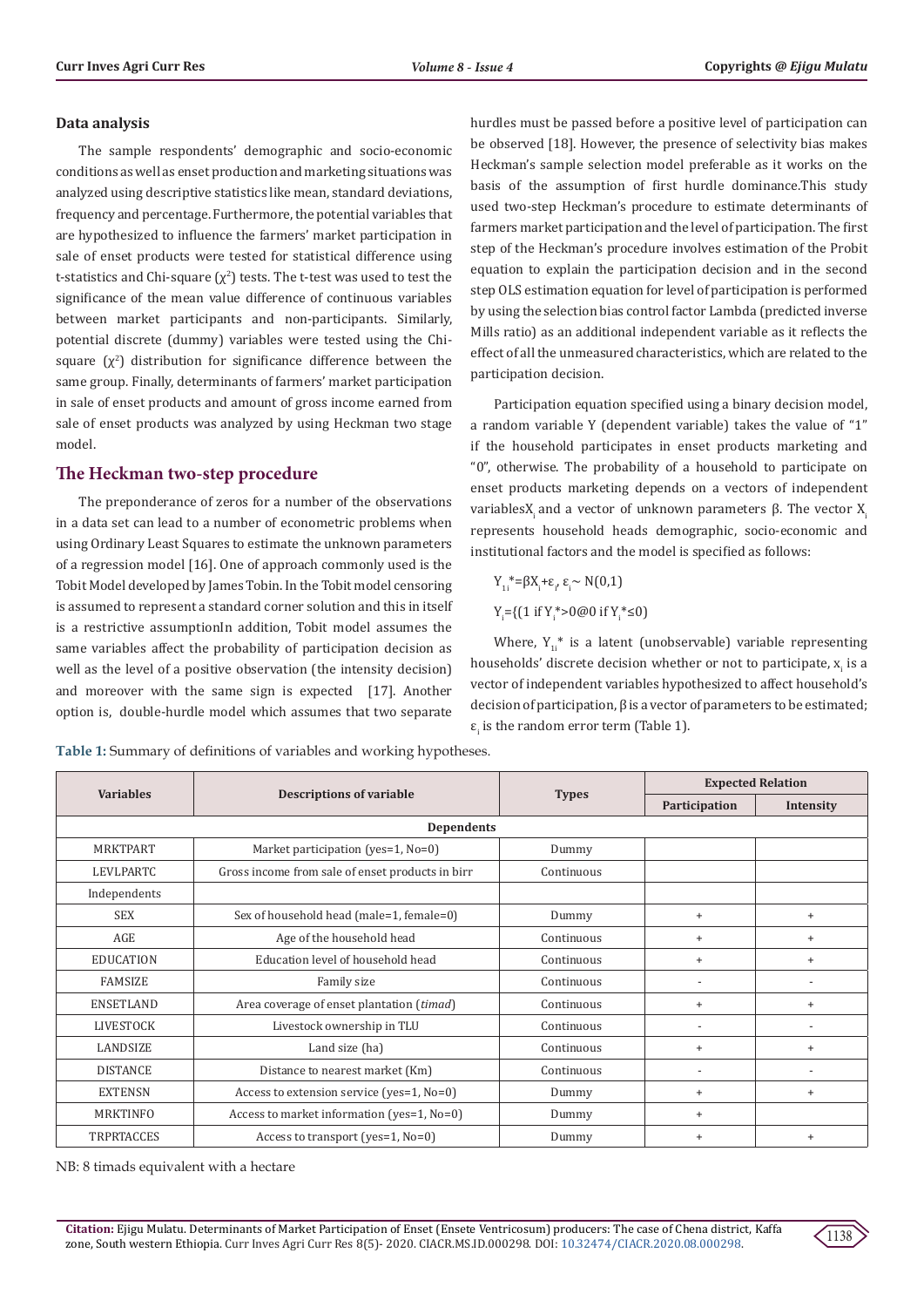In the second step, OLS estimation equation for level of participation is specified as follows

# $Y_{2i} = \gamma_0 + \gamma_i X_i + \mu_i \lambda_i + \eta_i \eta_i \sim N(0, \delta^2)$

Where,  $Y_{2i}$  isthe amount of gross income from sale of enset products in the second step;  $X_i$  are the explanatory variables determining the amount of gross income from sale of enset products;  $\gamma_{\rm i}$  are unknown parameters that estimated in the amount of gross  $incomp; \mu_i$  is a parameter that shows the impact of selectivity bias on the amount of gross income from sale of enset products ;η is the error term.

# **Results and Discussion**

## **Sample households' characteristics**

The Mean age of the total sample households was 45.72 years. Mean age of market participant group was 47.53 years (SD=10.70). By comparison, non-participant group was associated with numerically lower age of 42.59 (SD=8.81). The result of independent

**Table 2:** Descriptive result of sample households' characteristics.

sample t-test showed that, there was statistically significant difference between mean of two groups at 5% level of significance. The Mean education level of the total sample households head was 3.27 years. Mean education level of market participant group was 4.375 years (SD=3.917). By comparison, non-participant group was associated with numerically lower mean education level of 1.37 years (SD=2.19) and there was statistically significant mean difference between two groups at 1% level of significance.

The Mean land size of the sample households was 2.48 hectares. Mean land size of market participant group was 2.16 (SD=1.38). By comparison, non-participant group was associated with numerically higher mean land size of 2.43 (SD=1.26); but the difference was not statistically significant. The enset products market participants have higher mean enset plantation than non-participants. In addition, participants walk lower mean market distance than non-participants. There was statistically significant difference in mean enset plantation and market distance between two groups at 1% and 5% level of significance respectively (Table 2).

|                          | Non-participants $(N=40)$ |           | Participants (N=61) |           |            | Total sample (N=101) |           |
|--------------------------|---------------------------|-----------|---------------------|-----------|------------|----------------------|-----------|
| Continuous variables     | Mean                      | <b>SD</b> | Mean                | <b>SD</b> | t-value    | Mean                 | <b>SD</b> |
| Age                      | 42.59                     | 8.81      | 47.53               | 10.70     | $-1.98**$  | 45.72                | 10.22     |
| Education                | 1.37                      | 2.190     | 4.375               | 3.917     | $-4.27***$ | 3.278                | 3.674     |
| Land size                | 2.43                      | 1.268     | 2.16                | 1.389     | 0.951      | 2.482                | 1.98      |
| Livestock in TLU         | 4.84                      | 2.81      | 4.24                | 2.013     | 1.247      | 4.46                 | 2.34      |
| Enset plantation (timad) | 1.12                      | 0.70      | 1.87                | 0.906     | $-4.10***$ | 1.608                | 0.896     |
| Market distance (km)     | 7.89                      | 2.536     | 5.04                | 2.339     | $5.72***$  | 6.087                | 2.77      |
| Discrete variables       |                           |           |                     |           |            |                      |           |
| Category                 | Percent                   |           | $\chi^2$ value      | Percent   |            | Percent              |           |
| Sex (% female)           | 8.3                       |           | 91.70               |           | $10.86***$ | 23.80                |           |
| Transport access (% yes) | 15.90                     |           | 84.10               |           | $14.42***$ | 56.40                |           |
| Access extension (% yes) | 25.00                     |           | 75.00               |           | $7.328**$  | 55.40                |           |

\*\*\* and \*\* represent significance at 1% and 5% respectively

Source: Own survey data (2016)

The sample was composed of both male and female-headed households. From the total sample households, 23.8 percent were female headed households. From female headed households, 91.7 percent were market participant and only 8.3 percent were nonparticipants. The result of Chi-square test statistic showed the difference in terms of sex of household head between the two groups was significant at 1% level of significance. From the total sample households, 56.4 percent had transport access and the remaining had no access. The difference in terms of transport access between the two groups was significant at 1% level of significance (Table 2).From the total sample households, 55.4 percent had access to extension contact on enset production and marketing and the remaining had no access. The difference in terms of access to

extension contact between the two groups was significant at 5% level of significance.

# **Enset production trend (Of year 2011/12-2015/16)**

Sample respondents were asked to describe trend of enset plantation on their farms for the last five consecutive years (Figure 1). The survey result showed that the average amount of land coverage by enset plantation per a farmer has been decreased from year of 2011 of mean of 1.71 *timad* to 1.61 *timad* of the year 2015/16 (8timad equivalent with a hectare). Different factors such as diseases, insect pests and vertebrates, lack of soil fertility, expansion of other crops, the use traditional production and processing techniques and lack of favorable market with attractive

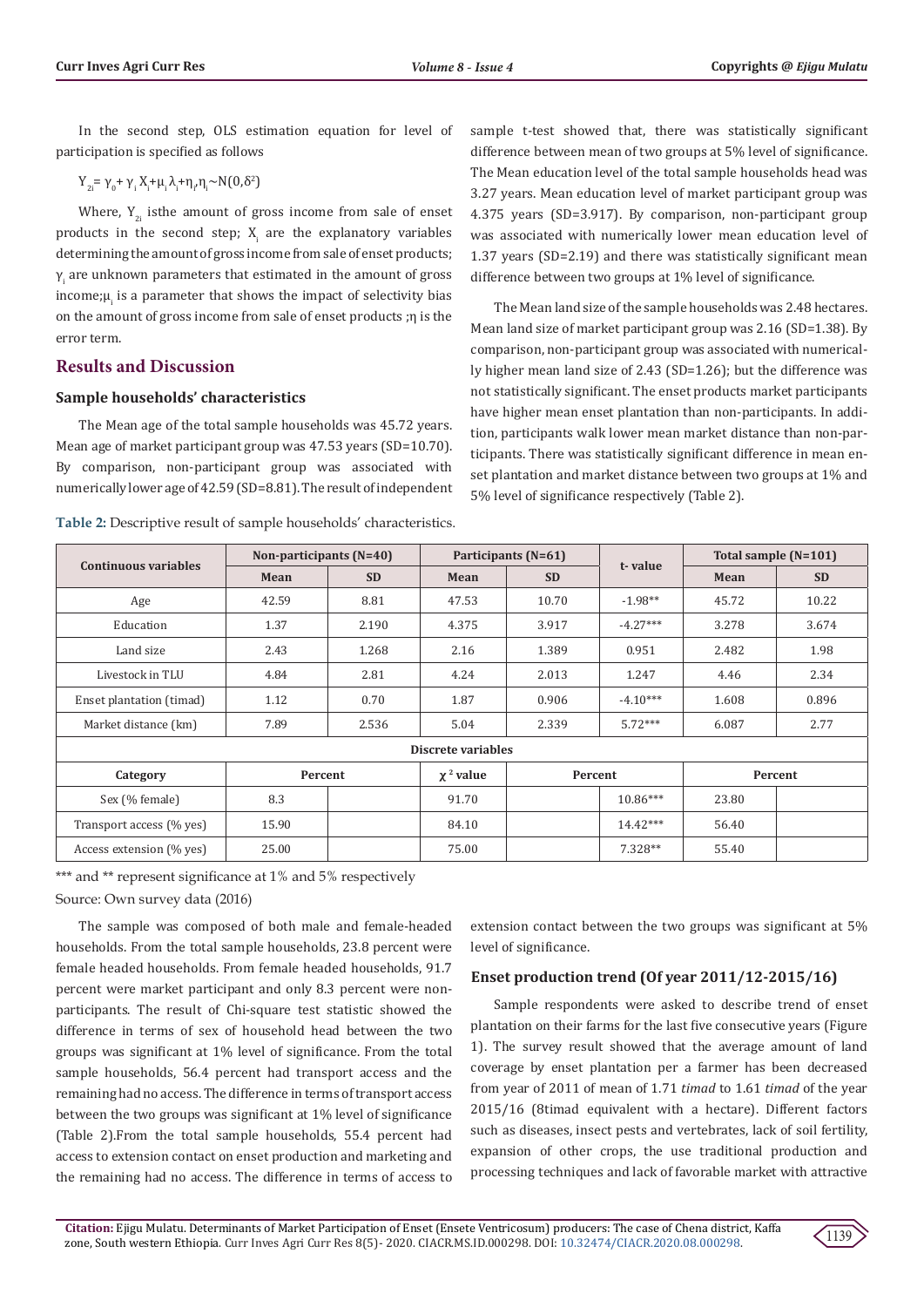incentives were some of reasons respondents mentioned for decreasing enset production.Some reports showed that due to these problems enset production is seemingly limited to consumption

purpose and this resulted in low participation of producers in the market [9],[3].



**Figure 1:** Trend of enset plantation at household level (NB: 8 timads equivalent with a hectare) Source: Own survey data (2016).

## **Households participation in sale of enset products**

The experience of farm households in making money from sale of enset products was low as nearly 40 percent of sample households didn't sale any enset product in a year 2014/15. The practice of processing and marketing of enset products was mainly associated with women and males' participation at this stage was low as most of male farmers have no knowledge about it. Seemingly, this condition affected the sector to be less competent with other crops and resulted in low level of commercialization of enset production, despite the commodity could be additional source of income for farm households.In this study, four available options that a household used were assessed. These options were; sale of enset products like Kocho, bulla, fiber, and enset plant itself for other processors. Most of farm households who participated in sale of enset products sold kocho and few farmers participated in sale of other products. Some of respondents showed the perception that; since extraction of bulla affects kocho quality, they didn't process bulla separately. Due to this condition, only few farm households processed bulla and supplied to the market. The experience of households in extracting fiber and using it for money making and other service was weak.

Despite sale of enset plant could be used as other income source and it was better practiced by some of male household heads than other enset products, only few households used to make money from sale of enset plants for other processors. From sample households who participated in sale of enset products in the year, 31 percent earned the amount less than 500 birr. Only 15 percent got the annual amount of more than 2000 birr and the rest

of sample households earned the amount between 500 up to 2000 birr (Table 3).

**Table 3:** Hosehold's income from sale of enset products

| Income category (birr) | <b>Frequency</b> | Percent |
|------------------------|------------------|---------|
|                        | 40               | 39.6    |
| 1-500                  | 19               | 18.8    |

501-1000 18 17.8 101-2000 15 14.9  $>2001$  9 8.9

| Total                           | 100.0 |
|---------------------------------|-------|
| Source: Own survey data (2016). |       |

#### **Factors Affecting Households' market Participation**

#### **Determinants of market participation**

From 11 explanatory variables expected to affect households' market participation, those variables which found to be significant were discussed under this section as follows(4). Sex of household head showed negative relation with market participation of enset products and significant at 5% level of significance. The model output showed that, if a dummy changed from being male to female headed households, the probability of households' participation in marketing of enset products increases by 24.7 % ceteris paribus. This might be due to the reason that, men usually own larger farm lands and have better practice of income diversification compared to women. In the area, enset was mainly produced for home consumption and in the condition that a household had alternative

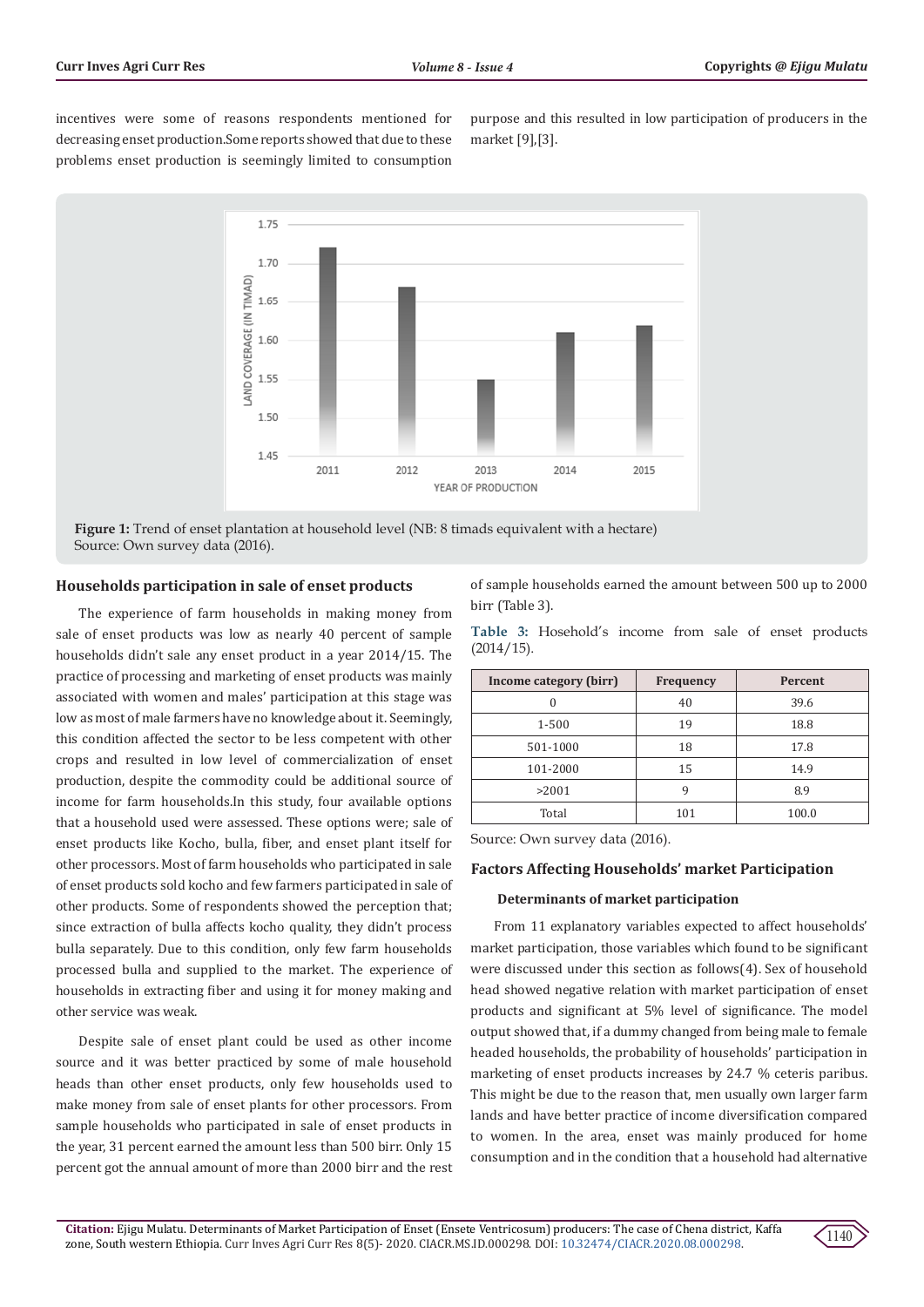income sources, money making from sale of enset product was low. Due to this condition female headed households were more market participant than male headed households. Similarly, [4] showed that the female-headed households are more market oriented than male headed and participate more in the marketing of enset products as also kochoproduction and business is mostly gender specific.

Education level of household head affected market participation positively and significant at 1% level of significance. A one-year increase in education level increases the probability of household's market participation by 6 %, keeping the other things remain constant. This is because, being literate may put households in a relatively better position to gather, understand and realize information on production and marketing of enset products.

Livestock ownership affected enset products market participation decision and significant at 10% level of significance. The result from the marginal effect revealed that, a unit increase in livestock ownership in TLU decreases the probability of household's market participation by 6 %, keeping the other things constant. This is because, having more livestock owned creates better opportunity for diversified source of farm income as livestock is considered as liquid asset. Due to this reason households who have more livestock showed lower participation in sale of enset products. The finding is consistent with [19]who showed farmers with more TLU tend to specialize in livestock production reducing the importance crop production as means of cash generation. However, it is contrary to [4] who showed positive relation between livestock ownership with enset production and marketing.

Distance from households' residence to nearest market center is significant at 10 % level of significance in postive relation with market participation decision. The result showed that a onekilometer increase in distance from the nearest market decreases the probability of household's participation in the market by 4.6 %, assuming the other things remain constant. This is because farm households' residence far away from the market center coupled with the product nature like heavyweight per unit volume of the products discourages some farmers to supply enset product, like kocho, to the market. The finding is consistent with [10]and [4].

Area under enset plantation showed negative relation with market participation decision and significant at 1% level of significance. The model output showed that increase in area under enset plantation by one timad increases the probability of households' participation in marketing of enset products by 87 % ceteris paribus. This might be due to having more enset plantation covers households' consumption need and allows to supply surplus of harvest to the market and increases probability of market participation. This is in line with this [10] who showed positive relation between variables.Transport access affected probability of market participation positively and significant at 1% level significance. The model output showed that if a household had transport access, probability of market participation of enset products increases by 29.1 %. This is due to the product nature that heavyweight per unit volume of the product discouraged some farmers to supply kocho product to the market if they lacked transport access(Table 4).

**Table 4:** First-stage probit estimation results of the determinants of kocho market participation

| <b>Variables</b>               | Coefficient | Z                      | <b>Marginal effect</b> |
|--------------------------------|-------------|------------------------|------------------------|
| Sex                            | $-1.627**$  | $-2.35$                | $-0.247$               |
| Age                            | 0.040       | 1.33                   | 0.009                  |
| Education                      | $0.254***$  | 2.87                   | 0.060                  |
| Family size                    | $-0.153$    | $-1.42$                | $-0.036$               |
| Land size                      | 0.021       | 0.15                   | 0.005                  |
| Livestock (TLU)                | $-0.255*$   | $-1.80$                | $-0.060$               |
| Distance to market             | $-0.198*$   | $-1.94$                | $-0.046$               |
| Enset plantation               | 7.991 ***   | 2.73                   | 0.870                  |
| <b>Extension contact</b>       | 0.654       | 1.41                   | 0.159                  |
| Transport access               | $1.344***$  | 2.62                   | 0.291                  |
| Market information             | 2.016       | 1.34                   | 0.206                  |
| Constant                       | 0.183       | 0.10                   |                        |
| Number of observations = $101$ |             | LR chi2 $(11) = 84.47$ |                        |
| Log likelihood = $-24.118$     |             |                        | $Prob > chi2 = 0.0000$ |
| Pseudo $R2 = 0.636$            |             |                        |                        |

\*\*\*, \*\* and \* represent significance at 1%, 5% and 10%, respectively Source: Own survey data (2016).

# **Factors affecting the amount of gross income from sale of enset products**

| Table 5: Results of the second-stage Heckman selection model. |  |  |  |
|---------------------------------------------------------------|--|--|--|
|---------------------------------------------------------------|--|--|--|

| <b>Variables</b>               | Coefficient   | <b>Standard error</b>         | Z       |  |
|--------------------------------|---------------|-------------------------------|---------|--|
| Constant                       | 3551.59       | 702.306                       | 5.06    |  |
| Age                            | $-3.774$      | 6.228                         | $-0.61$ |  |
| Sex                            | $-73.01$      | 246.80                        | $-0.30$ |  |
| Education                      | 90.45***      | 28.626                        | 3.16    |  |
| Family size                    | $-310.75***$  | 52.136                        | $-5.96$ |  |
| Land size                      | 62.399        | 48.623                        | 1.28    |  |
| Livestock owned                | $-34.43$      | 58.77                         | $-0.59$ |  |
| <b>Enset plantation</b>        | 561.10***     | 118.70                        | 4.73    |  |
| Market distance                | $-175.053***$ | 47.43                         | $-3.69$ |  |
| <b>Extension contact</b>       | 322.427       | 195.47                        | 1.65    |  |
| <b>Transport access</b>        | 376.78*       | 215.08                        | 1.75    |  |
| Mills lambda $(\lambda)$       | 222.35***     | 65.45                         | 3.397   |  |
| Rho                            | 1.00          |                               |         |  |
| Sigma                          | 222.89        |                               |         |  |
| Number of observations $= 101$ |               | Uncensored observation = $61$ |         |  |
| Censored observations = $40$   |               | Wald $chi2(10) = 239.86$      |         |  |
| Log likelihood = $-514.7537$   |               | $Prob > chi2 = 0.0000$        |         |  |

\*\*\*, \*\* and \* represent significance at 1%, 5% and 10%, respectively

Source: Own survey data (2016)

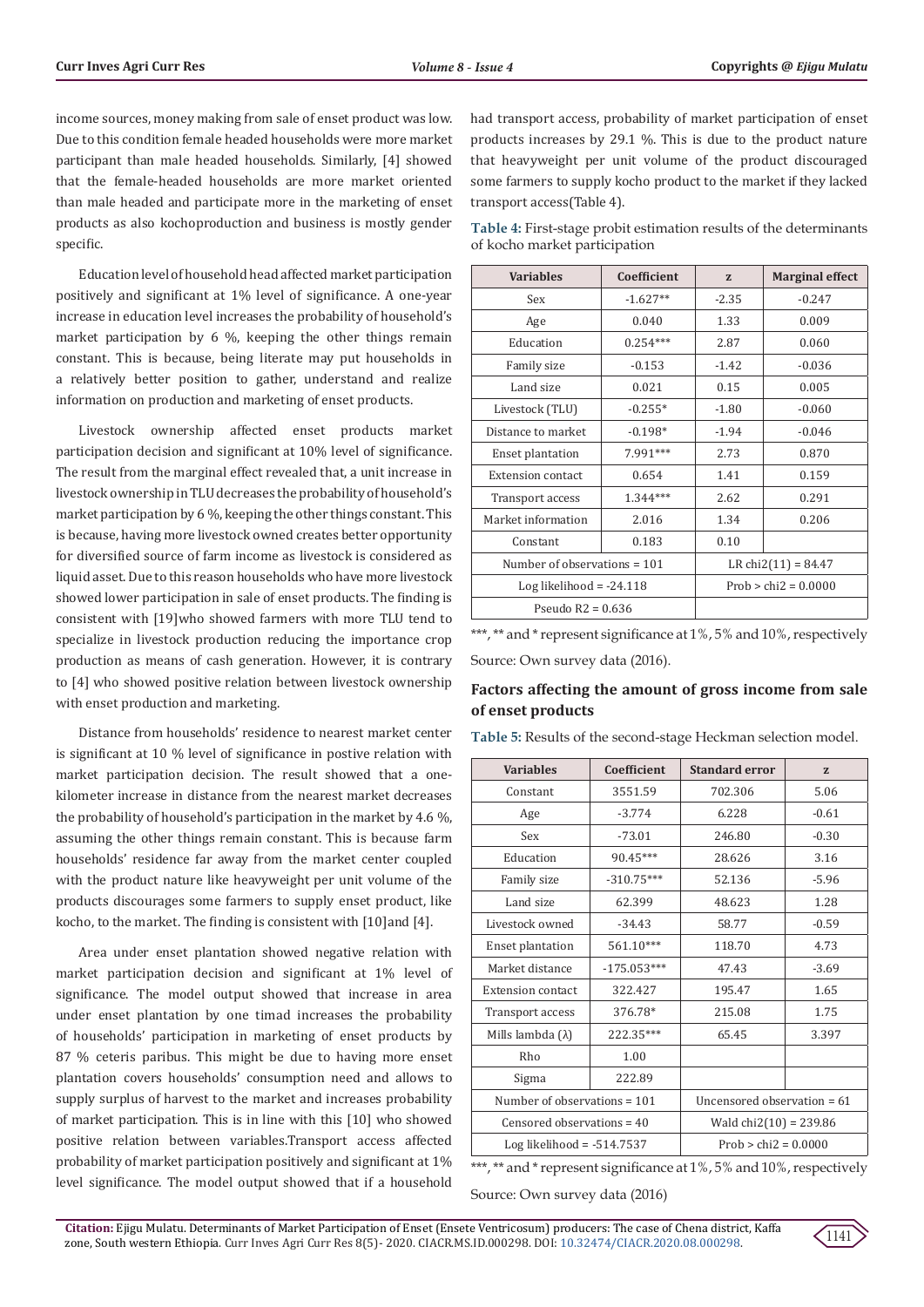From 10 explanatory variables expected to affect gross income earned from enset products, five variables found to be significant (Table 5).Education level of household heads affected the amount of gross income from sale of enset products positively and significant at 1% level of significance. For a one-year increase in education, the gross income from enset products increases by 90.45 birrs, ceteris paribus. This might be due to the reason that households who were educated tend to be more capable of exploring relevant information about enset production and marketing as they produce in better market-oriented way than household heads with lower education level.Family size affected the amount of gross income from sale of enset products negatively and significant at 1% level of significance. For a unit increase in family size, the gross income from enset products decreases by 310.75 birrs, ceteris paribus. This negative relation was as a prior expectation because enset was mainly produced for home consumption and those households with higher family size supplied lower surplus amount and earned lower gross income.

Land size of enset plantation affected the amount of gross income from sale of enset products positively and significant at 1% level of significance. For a one timad increase in plantation of enset, the gross income from sale of enset products increases by 561.10 birrs, ceteris paribus. Since the enset crop was considered to be cultivated as traditional staple food crop, the amount of land covered by enset plantation majorly determined surplus production and supply of enset plants to the market. Due to this reason farmers who owned larger land size of enset plantation earned more income than those with small size of enset plantation. The finding is consistent with [10] who showed household with greater area under enset plantation will have more of matured enset to be harvested and the surplus of kocho and bulla to be supplied to the for market.

Distance from households' residence to nearest market center showed negative relation and significant at 1 % level of significance. The result showed that a one-kilometer increase in distance from the nearest market decreases the amount of income from sale of enset products by 175.05 birr, assuming the other things remain constant. This is because farm households' residence far away from the market center and the heavyweight per unit volume of the product discourages some farmers to supply more enset product to the market than those living nearer to the market. Due to these conditions farm households residing near to market center supplied more products and earned more income than those living far.The finding is consistent with [10].Transport access affected the amount of gross income from sale of enset products positively and significant at 10% level of significance. The model output showed that if a household had transport access the annual income from sale of enset products increases by 376.78 birr, assuming other things remain constant. This is due to the product nature that heavyweight per unit volume of the product discouraged some farmers to supply

kocho product to the market if they lacked transport access.

## **Conclusion and Recommendations**

Enset in the chena district is major indigenous root crop cultivated as traditional staple food crop. However, its area coverage at farm level has been decreasing for the last five years due to various reasons. Some of such factors include; diseases, insect pests and vertebrates, lack of soil fertility, expansion of other crops, the use traditional production and processing techniques and lack of favorable market with attractive price. Moreover, enset production was considered as mainly for consumption purpose and farmers participation in marketing of enset products was weak for various reasons. Econometric model result showed that sex, education level, livestock owned, distance from nearest market center, enset plantation, and transport access were found to be significant in influencing the probability of market participation decision. In addition, education level, family size, distance from nearest market center, enset plantation, and transport access affected the amount of gross income from sale of enset products.

The problems related with harvesting, processing, and marketing of enset products was its limitation to traditional equipment and methods. Women faced lack of improved harvesting and processing technology in the area and that affected their capacity and performance. Therefore, it would be better if district agricultural office in collaboration with research centers and other concerned bodies work on introduction, demonstration and widely dissemination of improved technology around enset processing and marketing in the area.Even though enset production was considered as mainly for consumption purpose in the district, it could also be potential source of farm income for producers. Therefore, different stakeholders' involvement is needed to establish market-oriented production of enset crop through capacitating farmers for better production and market supply to have higher amount of income from the commodity and assuring provision of considerable income diversification source. The existing marketing system and lack of market information coupled with awareness problems made most of male headed households to stay far away from participation in marketing of enset products. To have increased participation of farmers and make the enset crop as additional source of farm income for producers, establishing favorable market, market promotion and dissemination of market information for producers is needed.

## **References**

- 1. FAO (2015) Statistical pocketbook2015. Food and Agriculture Organization. Rome.
- 2. National Bank of Ethiopia (NBE). 2014/15. National Bank of Ethiopia Annual report of year 2014/15.
- 3. Mohamed Y, Tariku H (eds.) (2012) Enset Research and Development Experiences in Ethiopia. Proceedings of Enset National Workshop, 19- 20 August 2010, Wolkite, Ethiopia.